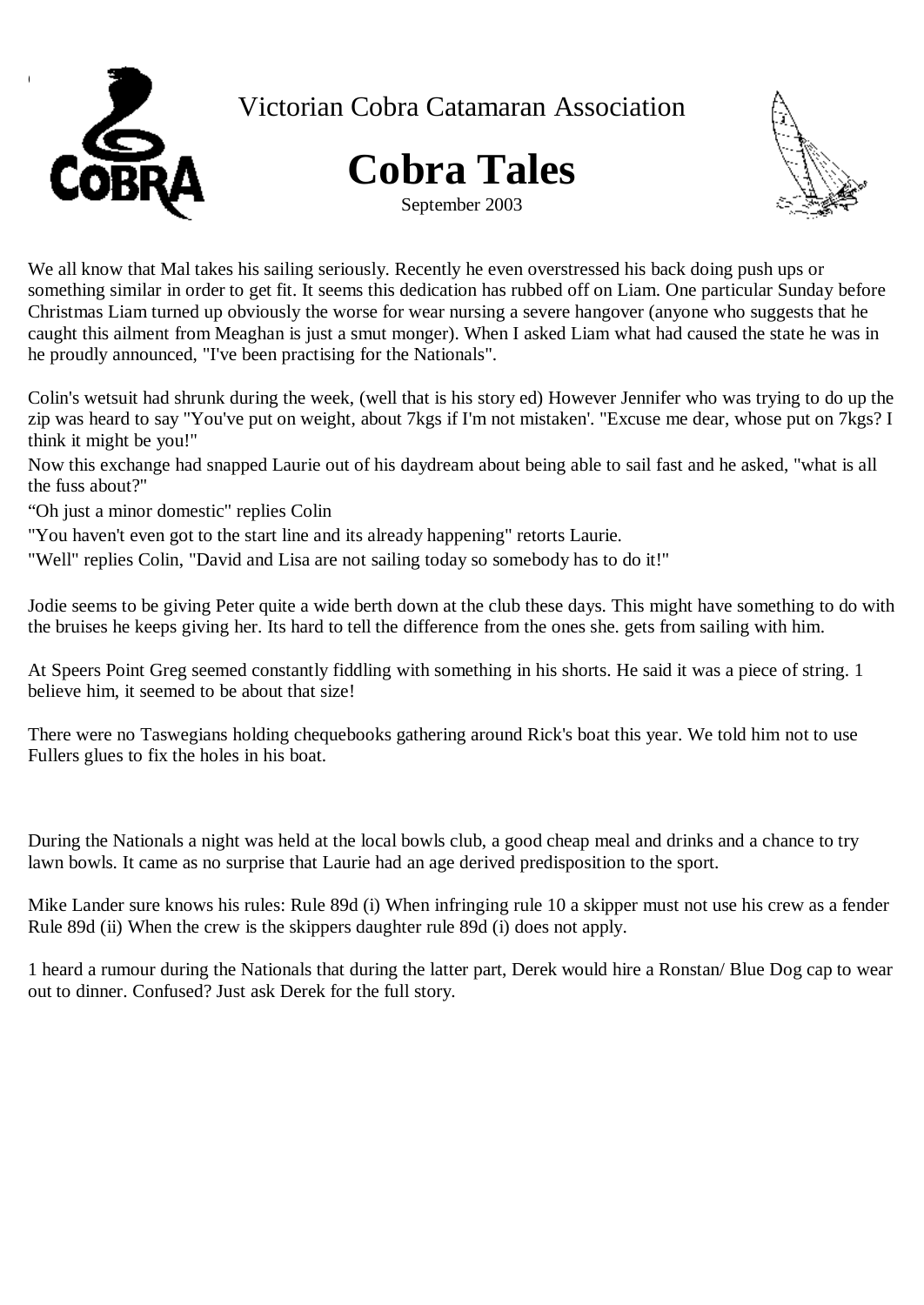Now 1 know that it is important for a plumber to look his best at all times but spending too much time on the shore selecting just the right sail to use can have disastrous results, particularly when the jib luff tensioner is going to break anyway. On ya Chris. Speaking of trying to look special see the photo below.



1 hear that Robert (and Dan) is taking out shares in Nixon Rudders Incorporated. (1 also think he has been using those glues provided by Mal to patch the holes in his hulls)

This was another presentation bought to you by 'Colin's poisoned pen'. The views contained within are not necessarily shared by the VCCA, at least not publicly.

By now everyone should have noticed the new secret Cobra. Over the period of the winter hibernation in his remote mountain hideaway, Colin (poison pen) Orchard has been labouring into the wee hours of the night preparing for his 2002/3 onslaught.

Taking the cutting edge technology of the American space programme, he has single handedly produced the latest and most extreme development in the Cobra class.

Codenamed (according to well informed sources) the "stealth' Cobra, it is an almost invisible, radar transparent weapon designed to slip through all defences and reappear only when it reaches the beach. According to my sources, the new boat doesn't even create splash, having been coated with the newly developed "soft" surface treatment which apparently absorbs water like a sponge, breaks down turbulence and releases the purified water through a black one way membrane cleverly disguised as a trampoline.

It appears that the boat has no signage as Colin has been unable to find anyone with the artistic and technological ability to make up an invisible name sticker (or has he?).

This is no doubt a great advance for the tireless Colin, but one wonders whether he has thought this through completely. After all, what's the point of having a-boat which is invisible when it goes through the finish line !!!!! Ah well Colin - back to the drawing board.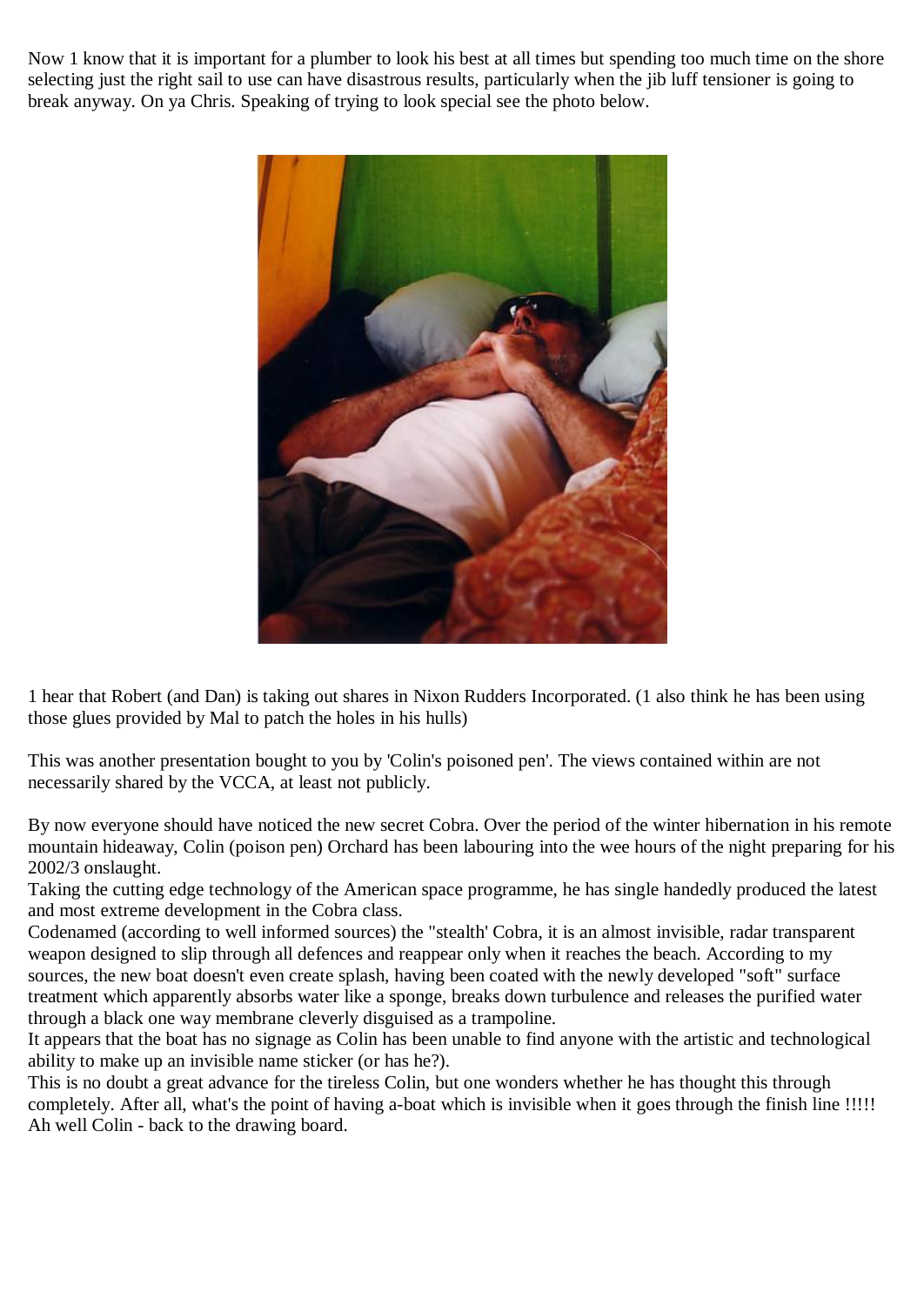## **IF YOU ALWAYS DO WHAT YOU'VE ALWAYS DONE YOU"LL ALWAYS GET WHAT YOU"VE ALWAYS GOT!! or HOW TO BEAT THE OTHER BOATS**

As the title says, repeating the same actions in a race that weren't successful in the previous race will give you the same result.

"OK" I hear you all say, "what's the secret?"

The answer is that all the boats in the Cobra fleet are capable of beating every other boat. The difficulty comes in choosing what to do at the right time. Here are some things you might like to try:

- 1. Pick on the boat that was one place ahead of you in the previous race and do everything possible to beat him/her. Ignore the rest of the fleet - let them have their own battles. Don't consider the boat that is trying to catch you - let them worry about that.
- 2. Get into tacking duels; try altering downhaul, mast rotation, crew position, sheet position, jib block settings, jib sheet tension, sailing angle, centreboard angle etc. But do one at a time to test effectiveness. If it improves your position on the boat you are trying to catch, try to remember it for next time. If it doesn't help, move on to the next trial.
- 3. If you can remember what works, write it down when you get home It's amazing how useful this becomes in the future, especially if you have my memory facilities!
- 4. Once you have beaten this boat, start on the next one in the following race and work your way through the fleet. Remember that none of the boats are more than a few minutes apart and just a small improvement will get you ahead (refer to my % chart in the previous newsletter)
- 5. Once you are ahead, do not allow them to overtake cover, cover, cover!!!!

Next thing to do is decide in advance what type of sailor you are - Conservative or Gung-ho? Conservative sailors sail within their abilities, don't fall over, and most times don't break things. Extreme sailors keep their boats near the point of no return as much as possible, try the wild thing in 20 knot "breezes", love to crash and either win by a mile or get towed home

To decide which category you fit into, complete the following questionnaire, and rate yourself on the scale. From 0-5

- 1. Are you determined to race even when the waves are hitting the sea wall?
- 2. Would you call starboard on a cargo ship in the shipping channel and expect it to give way?
- 3. If Derek decides to do a port start, do you still insist on doing a starboard start?
- 4. Does the sound of breaking masts excite you?
- 5. Would you fly a hull over a windsurfer?
- 6. Do you have no fear of red boats?
- 7. Do you think that having two hulls in the water makes you go slower?
- 8. Do you enjoy Colin's Poison Pen articles?
- 9. Do you think that wet suits are for wimps?
- 10. Do you believe that you can beat Rick?

## **If you scored:**

## *TOTAL*

**Over 50 -** Take out a bigger insurance policy.

- **40 - 50** Buy a Tornado.
- **30 - 40** Stay with the Cobras but don't expect to beat Rick.
- **20 - 30** Buy an Arrow.

**10 - 20 -** Buy a ramp or lift to help you get on the boat!! 0 - 10 - Stay home, watch telly and read Colin's articles. **Below 0 -** Buy a windsurfer.

**Good sailing and have fun,**  *Laurie*